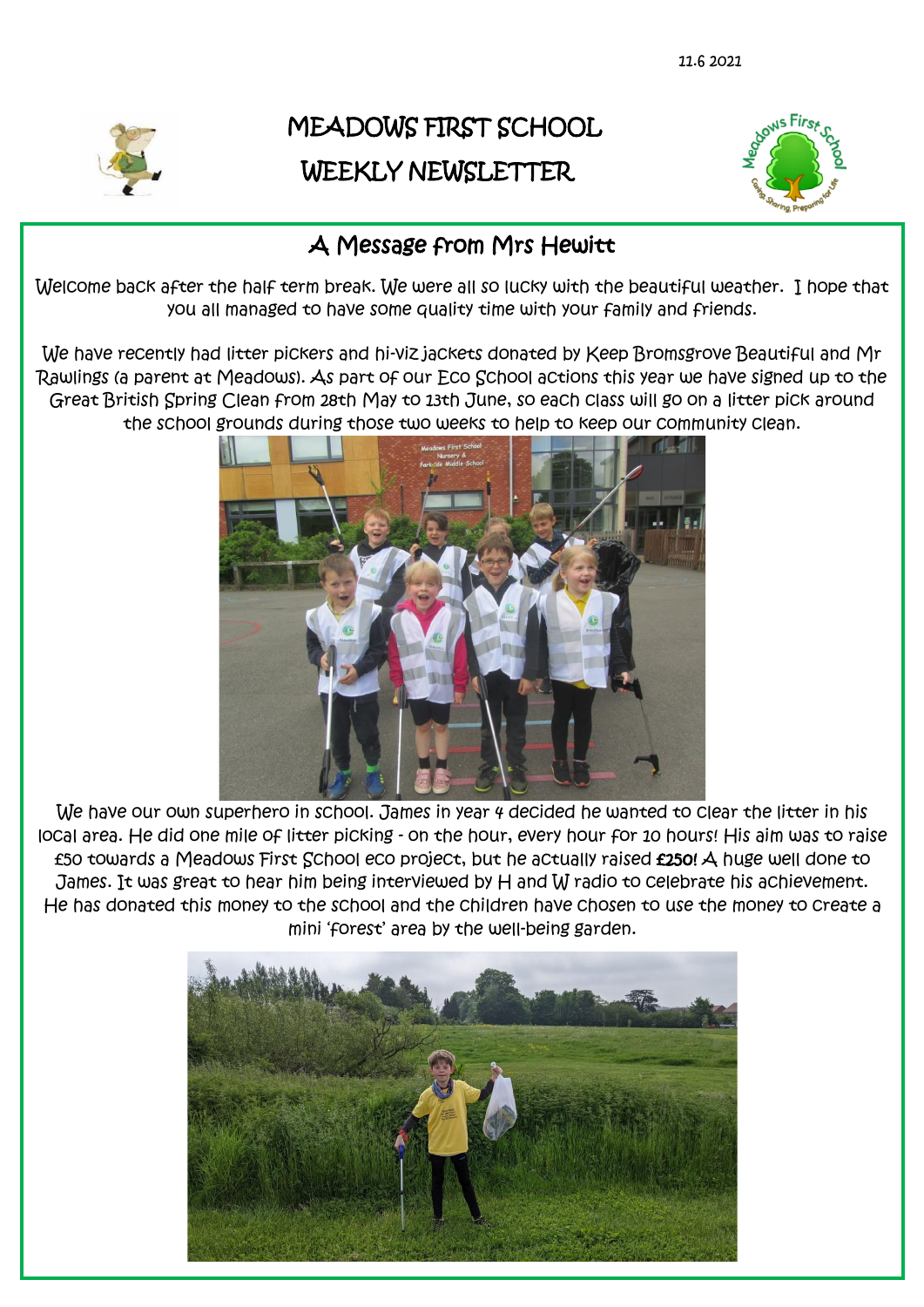#### Virtual Travel to Tokyo challenge

Meadows First School are taking part in Team GB and Paralympics GB's virtual Travel to Tokyo challenge and we are so pleased to see the entire school community joining in too.

We are all part of a Travel to Tokyo team and aim to complete the 47,349 kilometre virtual journey around the world to reach Tokyo in time for the 2021 Olympic and Paralympic Games. All the physical activity your family does counts towards our team journey (eg if mums or dads go running- your miles will count).

Each class is competing against each other to see who is able to log the most activity. The results so far are: 1st Tigers

2nd Caterpillars

3rd Cygnets

Sponsor forms have been distributed to each child, so that we can raise money for new PE equipment and playtime equipment for the children. We are asking for the sponsor money be in by 28<sup>th</sup> June please at the latest. Thank you

#### STEM- (science, technology, engineering and maths):

This year's STEM week theme is going to be all about FASHION and to end the week we are going to have our very own upcycled fashion show. To enter the competition children will need to come to school on Friday 9th July with their own upcycled outfit. To upcycle clothes children can use recyclable materials or even old clothes to make their new fashionable outfits.

Each class will vote on their favourite costume and that child will win a prize.

The Big Bee Challenge is Radio 2's brand new competition for kids, in partnership with the Royal Horticultural Society. It has been developed as a fun and creative way to learn more about bees and other insects that help provide much of the food we eat, and are essential for a healthy environment. It is for children aged between the ages of 6 and 12; the challenge is to design a bright, buzzy garden that will attract bees and other pollinating insects. The winner's design will be built by the RHS at an NHS Trust site which is used by children and young people with mental health needs. It's super simple to enter. Click the link, download the garden design entry form and paint, sketch or draw a gorgeous garden place to rest and lay their eggs. Before you send your entry into Radio 2, please photograph it and email it to your teacher so that we can see the designs in school.

[www.bbc.co.uk/programmes/articles/2qk4dDdJJdsVFmcLhZ7RwmW/how-to-enter](http://www.bbc.co.uk/programmes/articles/2qk4dDdJJdsVFmcLhZ7RwmW/how-to-enter)

#### Key messages for parents re COVID

Although life is slowly returning to normal, guidance for schools remains the same (except the use of face masks for secondary pupils).

Asymptomatic testing information for parents and adults in households with children

NHS Test and Trace have announced that all adults in households with school and college age children without symptoms can now access regular rapid coronavirus (COVID-19) testing. Test kits can either be collected or ordered online, as set out below. Tests are fast, easy and completely free. There are [different ways](https://www.gov.uk/guidance/rapid-lateral-flow-testing-for-households-and-bubbles-of-school-pupils-and-staff) [\(https://www.gov.uk/guidance/rapid-lateral-flow-testing-for-households-and-bubbles](https://www.gov.uk/guidance/rapid-lateral-flow-testing-for-households-and-bubbles-of-school-pupils-and-staff)[of-school-pupils-and-staff\)](https://www.gov.uk/guidance/rapid-lateral-flow-testing-for-households-and-bubbles-of-school-pupils-and-staff) for a household, childcare or support bubble to collect their test to take at home, twice-weekly:

- by collecting a home test kit from a local test site anyone aged 18 or over can collect 2 packs of 7 tests. [https://find-covid-19](https://find-covid-19-rapid-test-sites.maps.test-and-trace.nhs.uk/) [rapid-test-sites.maps.test-and-trace.nhs.uk/](https://find-covid-19-rapid-test-sites.maps.test-and-trace.nhs.uk/)
- by ordering a home test kit online please do not order online if you can access testing through other routes, this frees up home delivery for those who need it most. <https://www.gov.uk/order-coronavirus-rapid-lateral-flow-tests>
- through your employer, if they offer testing to employees.